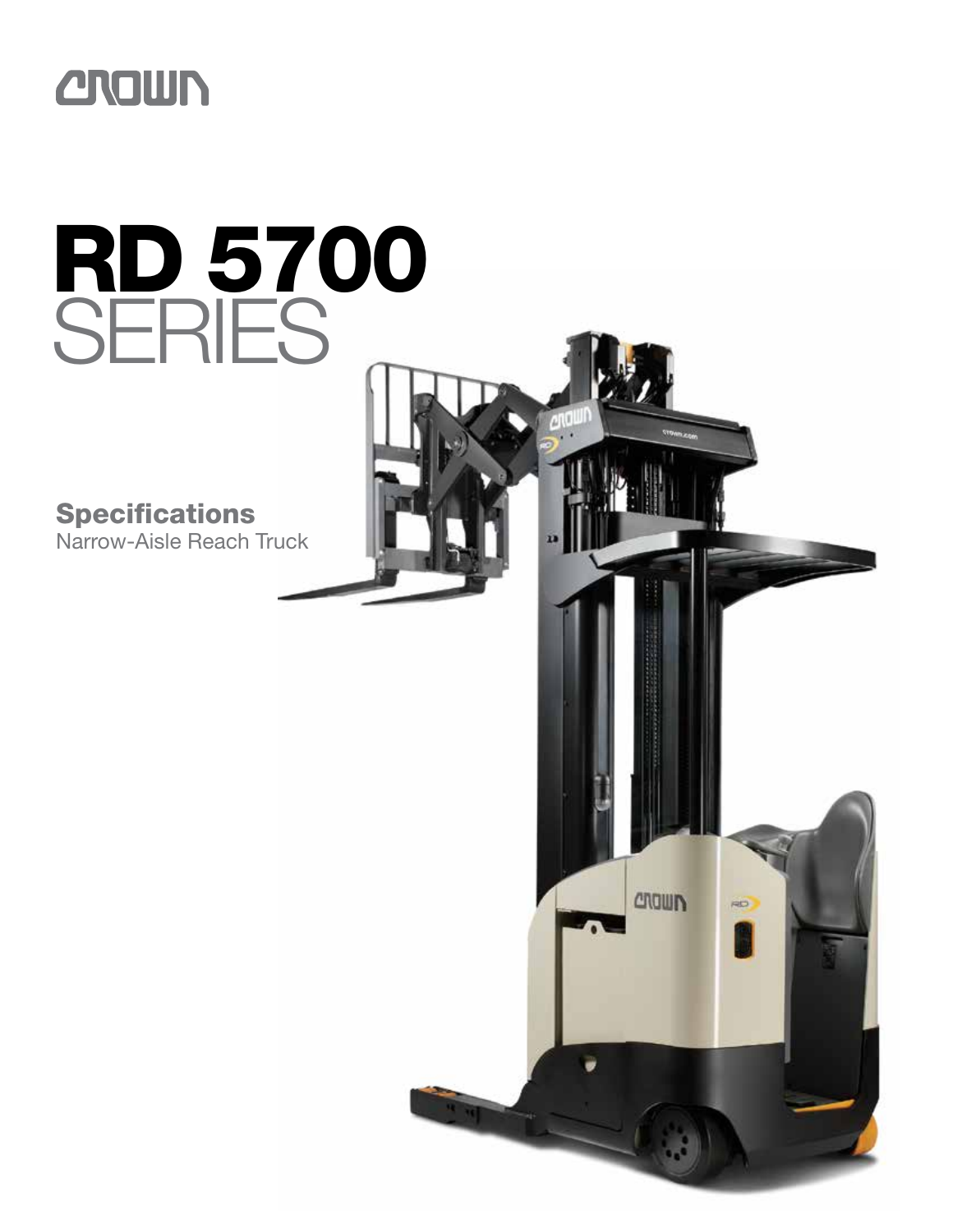



- **\*\* 5.86"** (150 mm) **with Quick Change Load Wheels**
- **\*\*\*Top tie bar width- 33"** (835 mm) **for 240"** (6095 mm) **or 270"** (6860 mm) **lift. 35"** (900 mm) **for 300"** (7620 mm) **and above.**
- **† 1"** (25 mm) **on lift heights above 321"** (8150 mm)
- **†† Standard third post location, refer to dimension in top view.**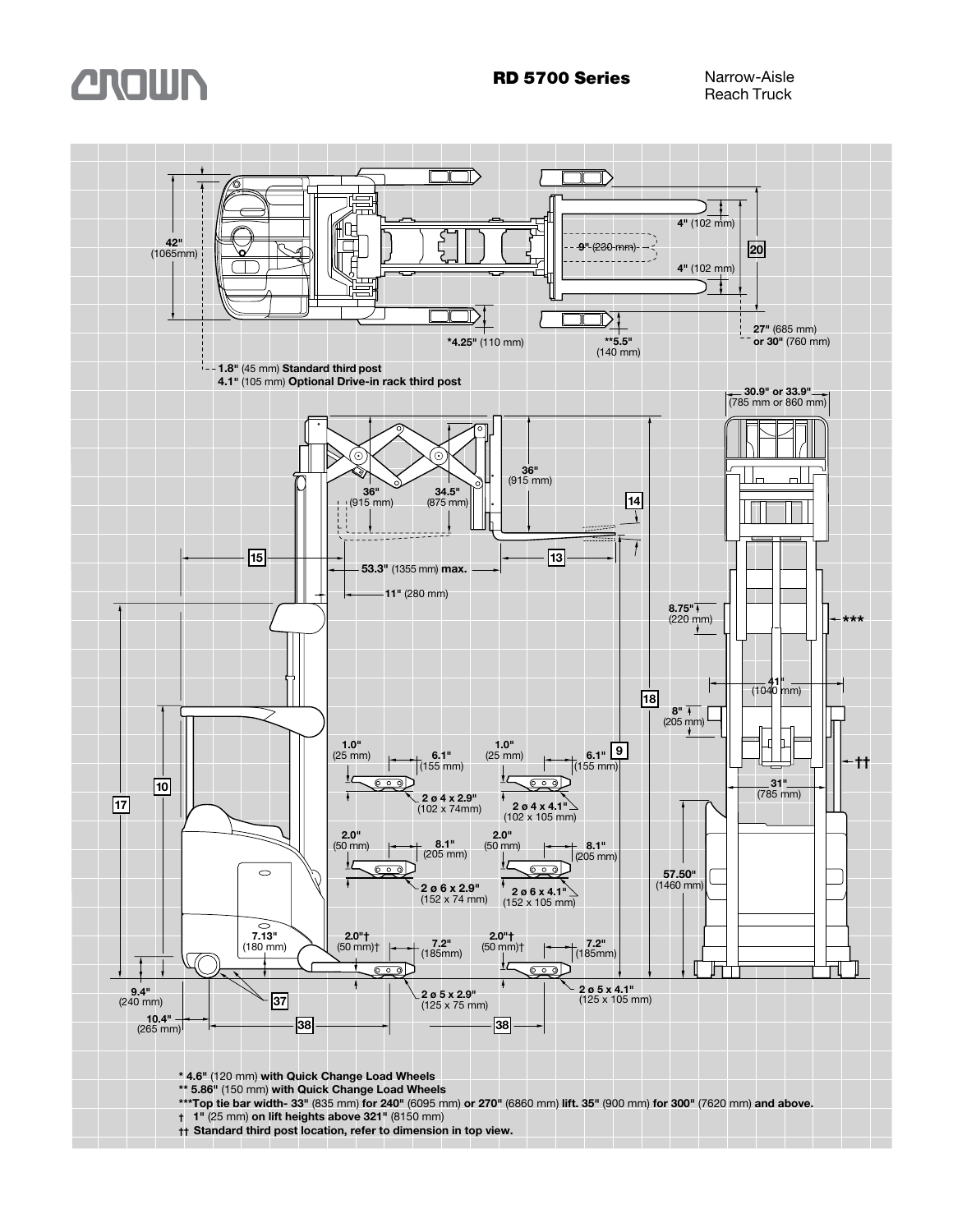RD 5700 Series Specifications

|                     |                         |                                   |                                |                  | <i><b>Imperial</b></i>                           | Metric                        |  |  |  |
|---------------------|-------------------------|-----------------------------------|--------------------------------|------------------|--------------------------------------------------|-------------------------------|--|--|--|
|                     | 1                       | <b>Manufacturer</b>               |                                |                  | <b>Crown Equipment Corporation</b>               |                               |  |  |  |
|                     | $\overline{2}$          | <b>Model</b>                      |                                |                  | RD 5725-32                                       |                               |  |  |  |
|                     | 3                       | Load Capacity*                    | Max                            | lb kg            | 3200                                             | 1450                          |  |  |  |
| General Information |                         | <b>Load Center</b>                | Fork Face to Load CG           | in mm            | 600<br>24                                        |                               |  |  |  |
|                     | 5                       | <b>Power</b>                      |                                |                  | 36 Volts                                         |                               |  |  |  |
|                     | 6                       | <b>Operator Type</b>              | Reach                          |                  | Stand                                            |                               |  |  |  |
|                     |                         | <b>Tire Type</b>                  | Load/Caster/Drive              |                  |                                                  | Poly / Poly / Poly            |  |  |  |
|                     | 8                       | Wheels $(x =$ driven)             | Load/Power Unit                |                  |                                                  | 4/2(1x)                       |  |  |  |
|                     |                         | <b>Mast Type</b>                  | <b>High Visibility</b>         |                  |                                                  | $\overline{\mathsf{T}}$       |  |  |  |
|                     | 9                       | <b>Lift Height</b>                |                                | in mm            |                                                  | See Mast Chart                |  |  |  |
|                     | 10                      | <b>Guard Height</b>               |                                |                  | See Mast Chart                                   |                               |  |  |  |
|                     | 13                      | <b>Forks</b>                      | Standard L x W x T             | in mm            | $36 \times 4 \times 1.5$                         | 915 x 102 x 38                |  |  |  |
|                     |                         |                                   | Optional Lengths               | in mm            | 30, 39, 42, 45, 48                               | 760, 990, 1065,<br>1145, 1220 |  |  |  |
|                     | 14                      | Carriage                          | Tilt F°/B°                     | degree           |                                                  | 3/4                           |  |  |  |
|                     | 15                      | Headlength                        | Comp't "B"                     | in mm            | 56.48                                            | 1435                          |  |  |  |
| <b>Dimensions</b>   |                         |                                   | Comp't "C"                     | in mm            | 58.48                                            | 1485                          |  |  |  |
|                     |                         |                                   | Comp't "D"                     | in mm            | 60.23                                            | 1530                          |  |  |  |
|                     |                         |                                   | Comp't "E"                     | 62.85<br>in mm   |                                                  |                               |  |  |  |
|                     | 17                      | <b>Overall Collapsed Height</b>   |                                | in mm            | See Mast Chart                                   |                               |  |  |  |
|                     | 18                      | <b>Overall Extended Height</b>    |                                | in mm            | See Mast Chart                                   |                               |  |  |  |
|                     | 20                      | Inside Straddle Width**           | In 1" (25 mm) increments       | in mm            | $34 - 50$                                        | 865-1270                      |  |  |  |
|                     | 24                      | <b>Speed Travel</b>               | Power Unit First (E/L)         | mph kph          | 8.0 / 7.2                                        | 13.0 / 11.6                   |  |  |  |
|                     |                         |                                   | Forks First (E/L)              | mph kph          | 6.8 / 5.7                                        | 11.0 / 9.2                    |  |  |  |
|                     | 25                      | Speed Lift - DC+                  | Empty                          | fpm mm/s         | 125                                              | 635                           |  |  |  |
|                     |                         |                                   | 1000 lb (455 kg)               | fpm mm/s         | 108                                              | 545                           |  |  |  |
|                     |                         |                                   | 2000 lb (910 kg)               | fpm mm/s         | 95                                               | 480                           |  |  |  |
|                     |                         |                                   | 3000 lb (1360 kg)              | fpm mm/s         | 83                                               | 420                           |  |  |  |
| Performance         | 25a                     | Speed Lift - AC+                  | Empty                          | fpm mm/s         | 152                                              | 770                           |  |  |  |
|                     |                         |                                   | 1000 lb (455 kg)               | fpm mm/s         | 136                                              | 690                           |  |  |  |
|                     |                         |                                   | 2000 lb (910 kg)               | fpm mm/s         | 118                                              | 595                           |  |  |  |
|                     |                         |                                   | 3000 lb (1360 kg)              | fpm mm/s         | 103                                              | 520                           |  |  |  |
|                     | 26                      | <b>Speed Lower</b>                | Empty/Loaded                   | fpm mm/s         | 110/110                                          | 555 / 555                     |  |  |  |
|                     | 37                      | <b>Tires</b>                      | Size - Drive/Caster            | in mm            | $13 \times 5.5 / 8 \times 4$                     | 330 x 140 / 203 x 102         |  |  |  |
|                     | 38                      | <b>Wheelbase (Standard Wheel)</b> | Comp't "B"                     | in mm            | 59.32                                            | 1505                          |  |  |  |
|                     |                         |                                   | Comp't "C"                     | in mm            | 61.32                                            | 1560                          |  |  |  |
|                     |                         |                                   | Comp't "D"                     | in mm            | 63.07                                            | 1600                          |  |  |  |
| Chassis             |                         |                                   | Comp't "E"                     | in mm            | 65.70                                            | 1670                          |  |  |  |
|                     | 39                      | Suspension                        | Drive                          |                  | Articulated                                      |                               |  |  |  |
|                     |                         |                                   | Caster                         |                  |                                                  | Articulated, Swivel           |  |  |  |
|                     | 42                      | <b>Brakes</b>                     | Drive                          |                  | Elec Release / Mech Applied<br>None              |                               |  |  |  |
|                     |                         |                                   | Caster<br>Parking              |                  |                                                  |                               |  |  |  |
|                     |                         | <b>Battery Removal</b>            |                                |                  | Elec Release / Mech Applied<br><b>Both Sides</b> |                               |  |  |  |
|                     | 45                      | <b>Type</b>                       |                                |                  | Lead Acid                                        |                               |  |  |  |
|                     | 46                      | Min Weight/Max Amp                | Comp't "B"                     | lb/amp<br>kg/amp | 1600/775                                         | 730 / 775                     |  |  |  |
|                     |                         |                                   | Comp't "C"                     | lb/amp<br>kg/amp | 2000 / 930                                       | 910/930                       |  |  |  |
|                     |                         |                                   | Comp't "D"                     | kg/amp<br>lb/amp | 2280 / 1085                                      | 1035 / 1085                   |  |  |  |
|                     |                         |                                   | Comp't "E"                     | lb/amp<br>kg/amp | 2600 / 1240                                      | 1180 / 1240                   |  |  |  |
| Battery             |                         | <b>Max Battery Size</b>           | Comp't "B"<br>LxWxH            | in mm            | 38.38 x 14.25 x 31                               | 975 x 362 x 787               |  |  |  |
|                     |                         |                                   | Comp't "C"<br>LxWxH            | in mm            | 38.38 x 16.2 5 x 31                              | 975 x 413 x 787               |  |  |  |
|                     |                         | - Width is measured               | Comp't "D"<br>LxWxH            | in mm            | 38.69 x 18.00 x 31                               | 983 x 457 x 787               |  |  |  |
|                     | on the side of the<br>Ž |                                   | L x W x H<br>Comp't "E"        | in mm            | 38.69 x 20.75 x 31                               | 983 x 527 x 787               |  |  |  |
|                     |                         | battery with lifting              | Connector Location / Legth (J) | in mm            | A/9                                              |                               |  |  |  |
|                     |                         | hooks.                            | <b>Standard Connector</b>      |                  | SB350 Gray                                       |                               |  |  |  |
|                     |                         |                                   |                                |                  |                                                  |                               |  |  |  |

\* Contact factory. Capacity may be subject to derating at height.

\*\* Inside straddle is decreased by .35" (10 mm) with Quick Change Load Wheels.

† Maximum lift speeds with the maximum available battery compartment.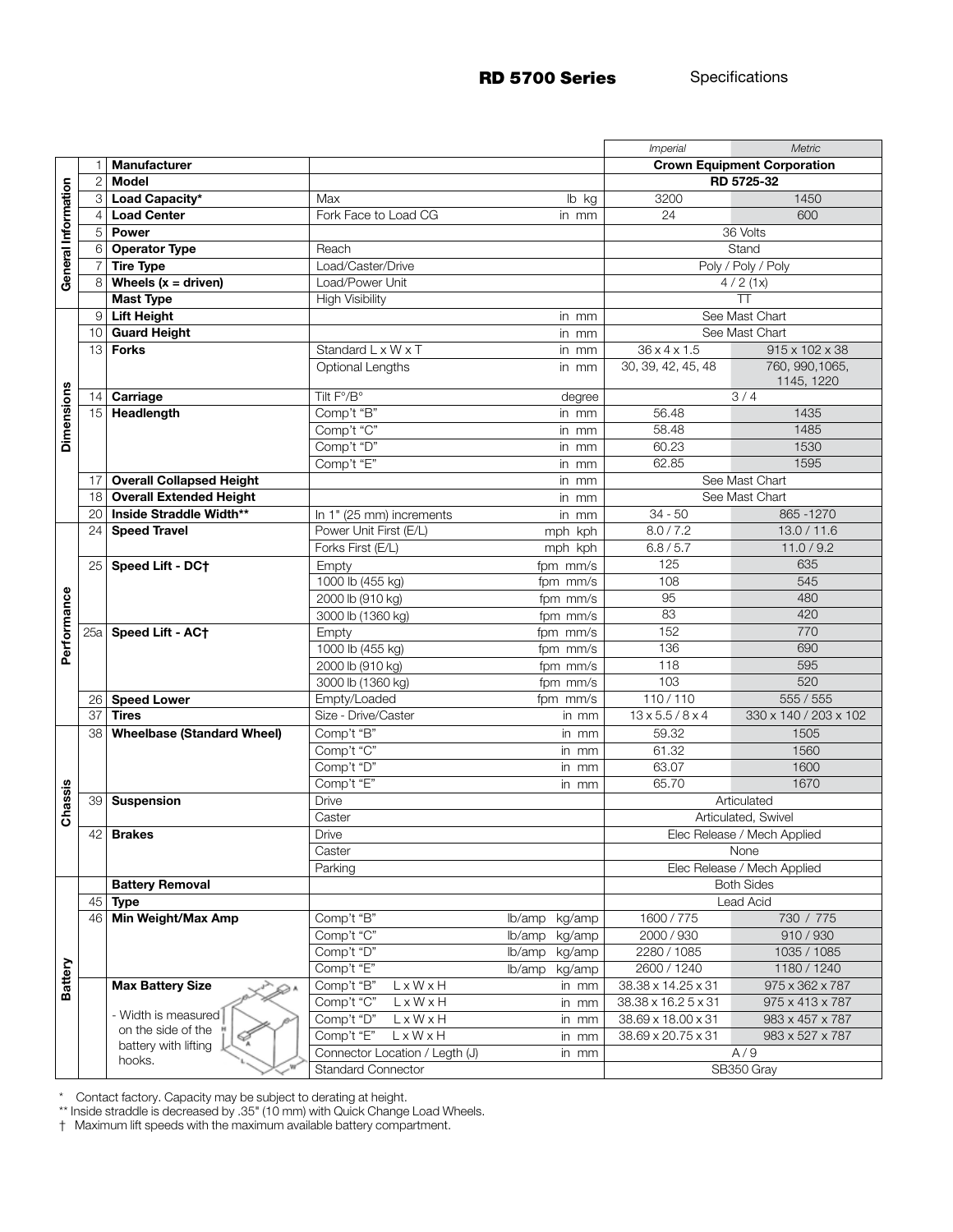RD 5700 Series Specifications

| <b>Models RD 5725-32</b> |    |                                 |                               | TТ                              |      |      |      |      |      |      |      |      |      |      |
|--------------------------|----|---------------------------------|-------------------------------|---------------------------------|------|------|------|------|------|------|------|------|------|------|
|                          | 9  | <b>Lift Height</b>              |                               | in mm                           | 198" | 5025 | 210" | 5330 | 240" | 6095 | 270" | 6855 | 300" | 7620 |
| <b>Mast</b>              |    | Free Lift*                      |                               | in mm                           | 53   | 1345 | 59   | 1495 | 71   | 1800 | 83   | 2105 | 95   | 2415 |
|                          | 10 | <b>Guard Height</b>             |                               | in mm                           | 89   | 2260 | 95   | 2415 | 95   | 2415 | 95   | 2415 | 95   | 2415 |
|                          | 17 | <b>Overall Collapsed Height</b> |                               | in mm                           | 89   | 2265 | 95   | 2415 | 107  | 2720 | 119  | 3025 | 131  | 3330 |
|                          | 18 | <b>Overall Extended Height*</b> |                               | in mm                           | 234  | 5945 | 246  | 6250 | 276  | 7010 | 306  | 7775 | 336  | 8535 |
|                          |    | Minimum Straddle OD             |                               | in mm                           | 42   | 1065 | 42   | 1065 | 42   | 1065 | 42   | 1065 | 42   | 1065 |
|                          |    | Truck Weight w/o Battery        | <b>Battery</b><br>Compartment |                                 |      |      |      |      |      |      |      |      |      |      |
| Weight                   |    |                                 | "B"                           | $\mathsf{I}^{\mathsf{b}}$<br>kg | 5771 | 2625 | 5881 | 2675 | 6194 | 2815 | na   | na   | na   | na   |
|                          |    |                                 | "C"                           | I <sub>b</sub><br>kg l          | 5815 | 2645 | 5925 | 2695 | 6238 | 2835 | 6527 | 2965 | 7034 | 3195 |
|                          |    | RD 5725-32                      | "D"                           | lb<br>kg                        | 5857 | 2660 | 5967 | 2710 | 6280 | 2855 | 6569 | 2985 | 7076 | 3215 |
|                          |    |                                 | "E"                           | lb<br>kg                        | 5912 | 2685 | 6022 | 2735 | 6335 | 2880 | 6624 | 3010 | 7131 | 3240 |

| <b>Models RD 5725-32</b> |    |                                 |                               |           |      | тτ   |      |      |      |       |      |       |  |  |
|--------------------------|----|---------------------------------|-------------------------------|-----------|------|------|------|------|------|-------|------|-------|--|--|
|                          | 9  | <b>Lift Height</b>              |                               | in<br>mm  | 321" | 8150 | 341" | 8660 | 366" | 9295  | 400" | 10160 |  |  |
|                          |    | Free Lift*                      |                               | in.<br>mm | 104  | 2640 | 113  | 2870 | 124  | 3150  | 136  | 3450  |  |  |
| t,                       | 10 | <b>Guard Height</b>             |                               | in<br>mm  | 95   | 2415 | 95   | 2415 | 95   | 2415  | 95   | 2415  |  |  |
| Š                        | 7  | <b>Overall Collapsed Height</b> |                               | in<br>mm  | 140  | 3560 | 149  | 3785 | 160  | 4060  | 172  | 4365  |  |  |
|                          | 18 | <b>Overall Extended Height*</b> |                               | in<br>mm  | 357  | 9070 | 377  | 9580 | 402  | 10215 | 436  | 11075 |  |  |
|                          |    | Minimum Straddle OD             |                               | in<br>mm  | 42   | 1065 | 49   | 1245 | 50   | 1270  | 53   | 1345  |  |  |
|                          |    | Truck Weight w/o Battery        | <b>Battery</b><br>Compartment |           |      |      |      |      |      |       |      |       |  |  |
| Weight                   |    |                                 | C''                           | lb<br>kg  | 7211 | 3280 | na   | na   | na   | na    | na   | na    |  |  |
|                          |    | RD 5725-32                      | "门"                           | lb<br>kg  | 7253 | 3295 | 7508 | 3415 | na   | na    | na   | na    |  |  |

"E" lb kg 7308 3320 7563 3440 7779 3535 8013 3640

\*With load backrest.

Above 321" (8150 mm), 6" (150 mm) high load wheel standard.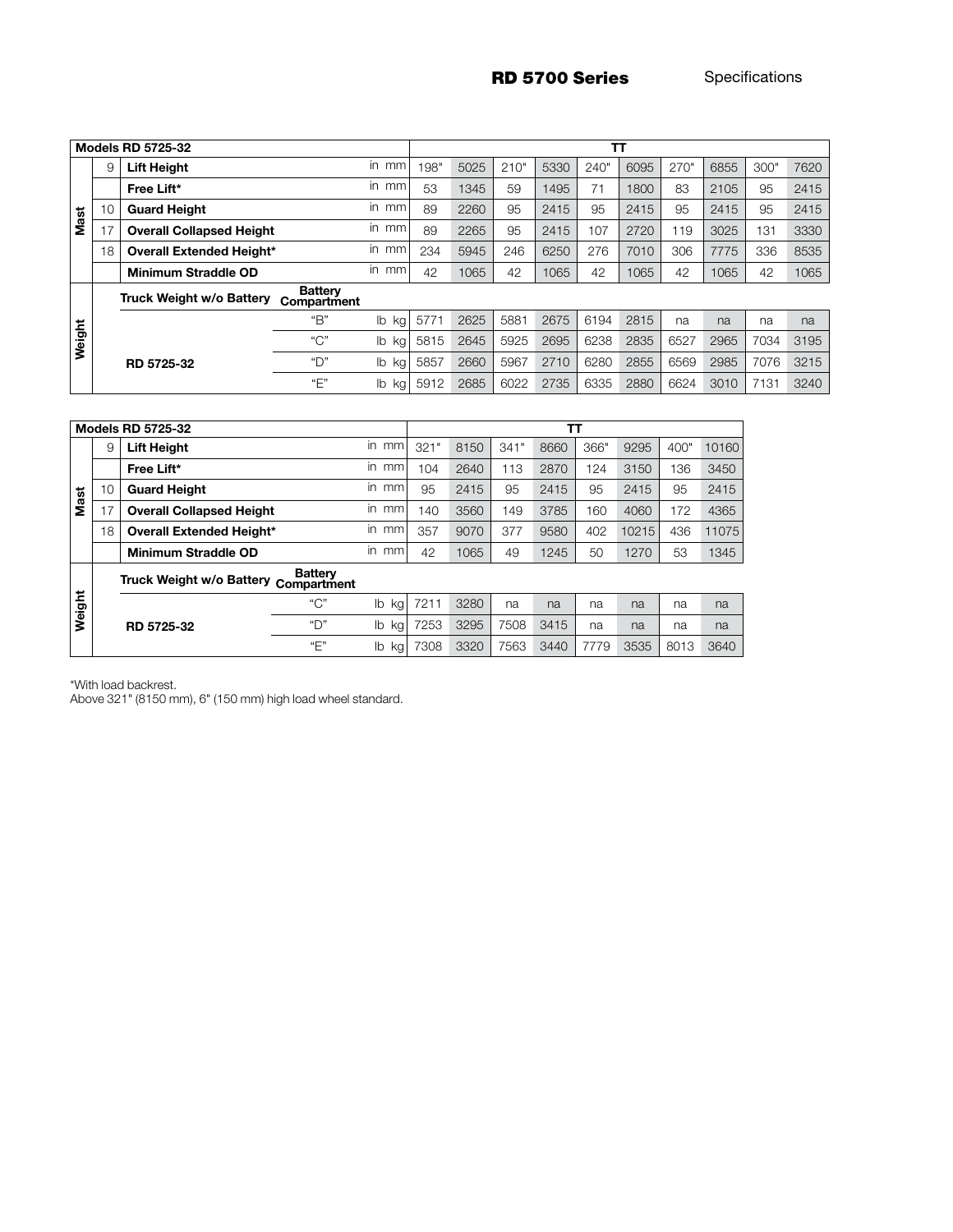# RD 5700 Series Technical Information

Superior thermal management is the result of several design features: reduced heat generating components, positioning of heat generating components away from the compartment, padding to insulate the compartment from heat, and improved air paths

Clipboard surface and console storage pockets are standard. Crown's Access 1 2 3® Comprehensive System **Control** provides optimum performance and control by offering a communication interface for operators and technicians, intelligent coordination of lift truck systems and simplified service with advanced diagnostics. The Crown display is used for easy trouble shooting, accessing service history and setting performance features. A distribution panel is conveniently located with all test points, control fuses and central wiring for easy troubleshooting.

Three modes of performance can be selected to accommodate operator experience or application

Crown's Access 123 technology monitors truck dynamics, optimizes traction, reduces spinning during acceleration, prevents lock-up during braking, and greatly extends tire life.

Crown's AC traction system is a closed loop traction control system that maintains top speed throughout the battery charge. Engineered and manufactured by Crown, the AC motor, controller and drive unit are designed specifically for lift truck applications. On an inclined surface or when interfacing with push-back racking, the "truck hold" feature electronically brakes the truck when the handle is in neutral. The operator does not have to release the brake pedal, improving comfort and control in these applications. Selected travel speed remains constant regardless of surfaces, load weight or grades. Less throttling of control handle means better truck control and less fatigue to the operator.

requirements. OnTrac® Anti-Slip Traction Control

Travel

through the truck.

#### **Capacity**

Model RD 5725-32: 3200 lb (1450 kg) at 24" (600 mm) load center, 36 volt

#### **Batteries**

Battery removal from left or right side of truck. Standard battery compartment rollers for extraction with mechanized equipment.

# Standard Equipment

- 1. Crown's Access 1 2 3® **Comprehensive** System Control
- 2. 36 volt system
- 3. AC Traction System
- 4. DC Hydraulics with hydrostatic power steering
- 5. OnTrac® Anti-Slip Traction **Control**
- 6. Operator Compartment • Variable side stance
	- Flexible five-point positioning
	- Back support with integral hip support
	- Arm/elbow support padding
	- Padded compartment interior walls
	- Operator console with work surface and storage
	- Suspended floor
- 270 in<sup>2</sup> ( 1768 cm<sup>2</sup>)floor area
	- Entry bar
	- Premium urethane floorboard cushion
	- Console light
- 7. Multi-task control handle
- 8. Crown display
	- Event code display with five (5) key navigation.
	- Hour meters / travel distance / stop watch
	- PIN Code access capable
	- Access 1 2 3 diagnostics
	- P1, P2, P3 performance tuning
	- Battery discharge indicator, steer wheel direction indicator, OnTrac Traction Control indicator
- 9. High visibility power unit
- 10. High visibility mast
- 11. Overhead guard
- 12. 36" (915 mm)high load backrest
- 13. Crown-manufactured sideshifter, 2"(50 mm) each way
- 14. Tilting fork carriage
- 15. Tandem articulating load wheels
- 16. Lift slow down 12" (305) from maximum lift height
- 17. Lift Limit without override
- 18. Crown-manufactured drive and lift motors
- 19. Offset articulated drive axle with 190º steer arc
- 20. Key switch
- 21. Horn
- 22. Emergency power disconnect
- 23. 350 amp battery connector
- 24. Large diameter battery rollers
- 25. Color-coded wiring
- 26. Third post
- 27. Reverse steering
- 28. InfoPoint® System with Quick Reference Guide 29. Static Strap

# Optional Equipment

- 1. AC Hydraulics with electronic power steering
- 2. Rack Height Select and Tilt Position Assist
- 3. Capacity monitor
- 4. Camera and color monitor
- 5. Mast lift heights to 400" (10160 mm)
- 6. Lift limit with override
- 7. Drive-in rack cylinder package
- 8. Drive-in rack mast
- 9. Drive-in rack third post
- 10. Chain slack kit
- 11. Bolt-on outrigger tips
- 12. Quick Change bolt-on
- outrigger tips
- 13. Mesh screen mast guard
- 14. Battery retainer with interlock
- 15. 5th battery compartment roller
- 16. 42" and 48" (1065 mm and 1220 mm) high load backrests
- 17. Overhead guard mesh
- 18. Polished and tapered forks
- 19. Fork lengths
- 20. Work lights
- 21. Keyless on/off switch
- 22. Fan
- 23. Corrosion/freezer conditioning (freezer conditioning includes a 5/8" (16 mm) thick power unit skirt with extended coverage of the drive and caster tires)
- 24. ThermoAssist™ freezer comfort package ("C", "D" or "E" battery compartment)
- 25. Load wheel sizes and compounds
- 26. EE rating
- 27. Forward Steering
- 28. Work Assist® Accessories:
	- Accessory tube • Accessory RF mounting plate
	- Accessory RF mounting bracket
	- Accessory clamp
	- Accessory clip pad
	- Accessory hook
	- Accessory clip pad and hook
	- Accessory pocket
- 29. InfoLink® Ready System 30. InfoLink® for Windows

# Ready System Operator Compartment

Soft, rounded surfaces make compartment interior more comfortable. Streamlined exterior smooths entry/exit for the operator. A low floor height, (9.4" (240 mm)), first greets the operator. A 270 in<sup>2</sup> (1768 cm<sup>2</sup>) floor and patented suspended floorboard provide comfortable footing.

The brake pedal design allows variable side-stance positions for the operator. The operator can change positions to increase comfort and productivity.

Five-point positioning provides control and stability, starting with the right hand on the multi-task controller and the left hand on the steer tiller. Left foot on the brake pedal and the right foot on the presence sensor. The operator's back is naturally fitted against the wrap-around support cushion.

An entry bar with sensors to automatically slow truck travel, encourages safe foot positioning inside the truck.

The multi-task control enables the operator to maneuver the truck while blending lift and accessory functions for improved productivity. Control handle activation forces are reduced. The soft grip steer tiller with hydrostatic steering or optional electronic power steering reduces operator fatigue.

Operator visibility is improved with:

- Low profile power unit
- High visibility mast
- Angled mast cross bracing
- Angled overhead guard cross bars

• Variable side stance